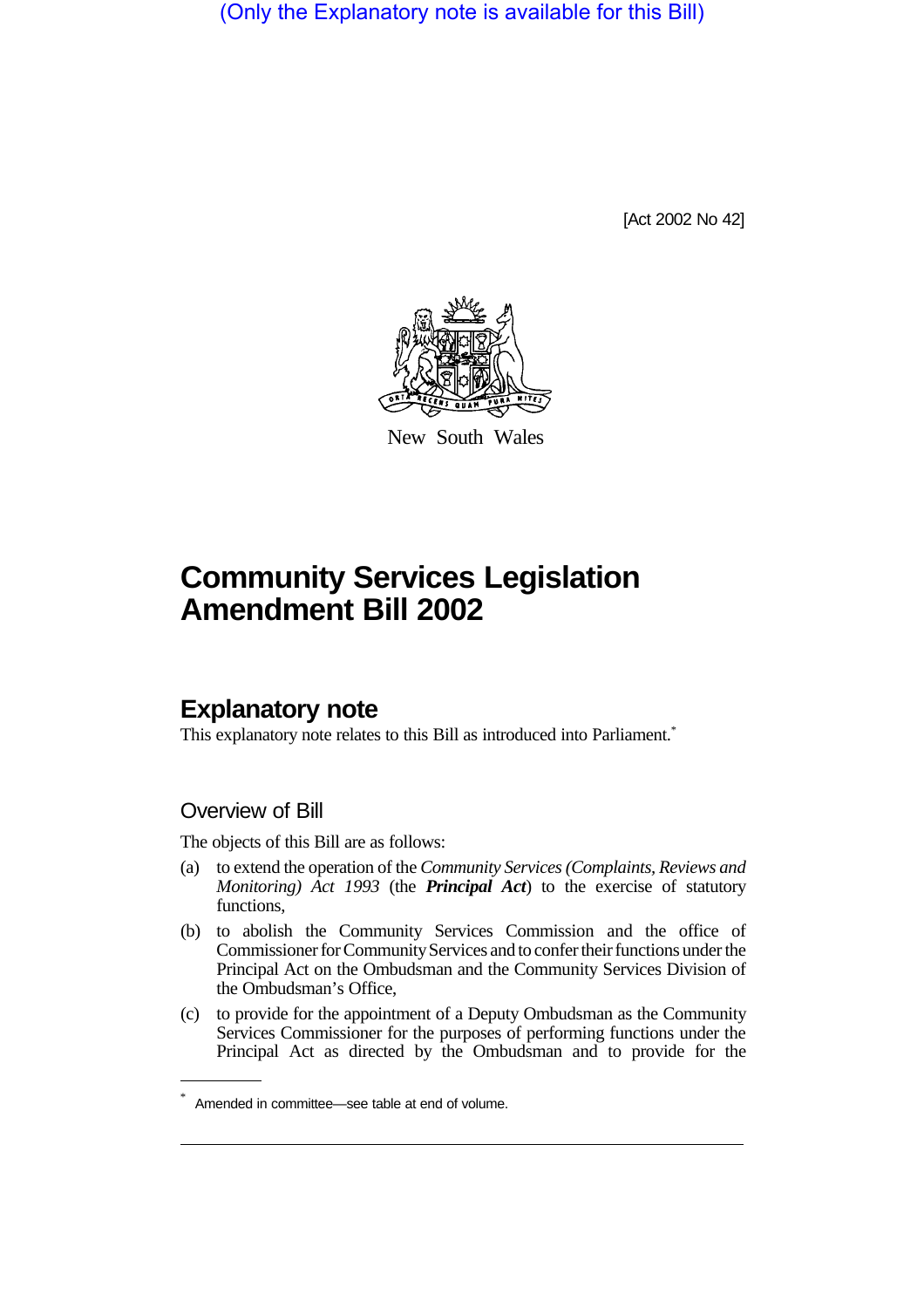Explanatory note

establishment of a Community Services Division of the Ombudsman's Office to perform the Ombudsman's functions under the Principal Act, subject to direction and delegation by the Ombudsman,

- (d) to provide for Community Visitors under the Principal Act to be appointed by the Minister for Community Services on the recommendation of the Ombudsman,
- (e) to expand the categories of children in care and persons in care whose situation may be reviewed under the Principal Act,
- (f) to confer on the Ombudsman the function of reviewing the systems of providers of community services (*service providers*) for handling complaints and making reports and recommendations in relation to them,
- (g) to confer on the Ombudsman powers that the Ombudsman has under the *Ombudsman Act 1974* (the *Ombudsman Act*) for the purpose of carrying out reviews under the Principal Act relating to children in care, persons in care, complaint handling systems and deaths and for the purpose of inquiries and investigations,
- (h) to apply to complaints under the Principal Act the powers of the Ombudsman under the Ombudsman Act and the procedures of the Ombudsman Act, with the effect that the grounds on which such a complaint may be made (currently limited to unreasonable actions) are the broader grounds under the Ombudsman Act,
- (i) to confer on the Ombudsman the power to review deaths of children in care, deaths of certain children at risk, deaths of children that may have been caused by abuse or neglect or that occur in suspicious circumstances, deaths of children in children's detention centres and similar places and deaths of persons in residential care who have a disability (*reviewable deaths*), and as part of that power, to confer power to maintain a register of such deaths, formulate recommendations to prevent or reduce such deaths, carry out research projects, give out information and report in relation to such deaths,
- (j) to require service providers, the State Coroner, the Commissioner of Police and other persons and bodies to notify the Ombudsman of reviewable deaths and to provide information and assistance to the Ombudsman in relation to such deaths,
- (k) to abolish the Community Services Review Council,
- (l) to enable the appointment of an additional Deputy State Coroner,
- (m) to require reviewable deaths to be reported to a police officer or a coroner,
- (n) to confer on the State Coroner or a Deputy State Coroner exclusive jurisdiction to hold an inquest into a reviewable death,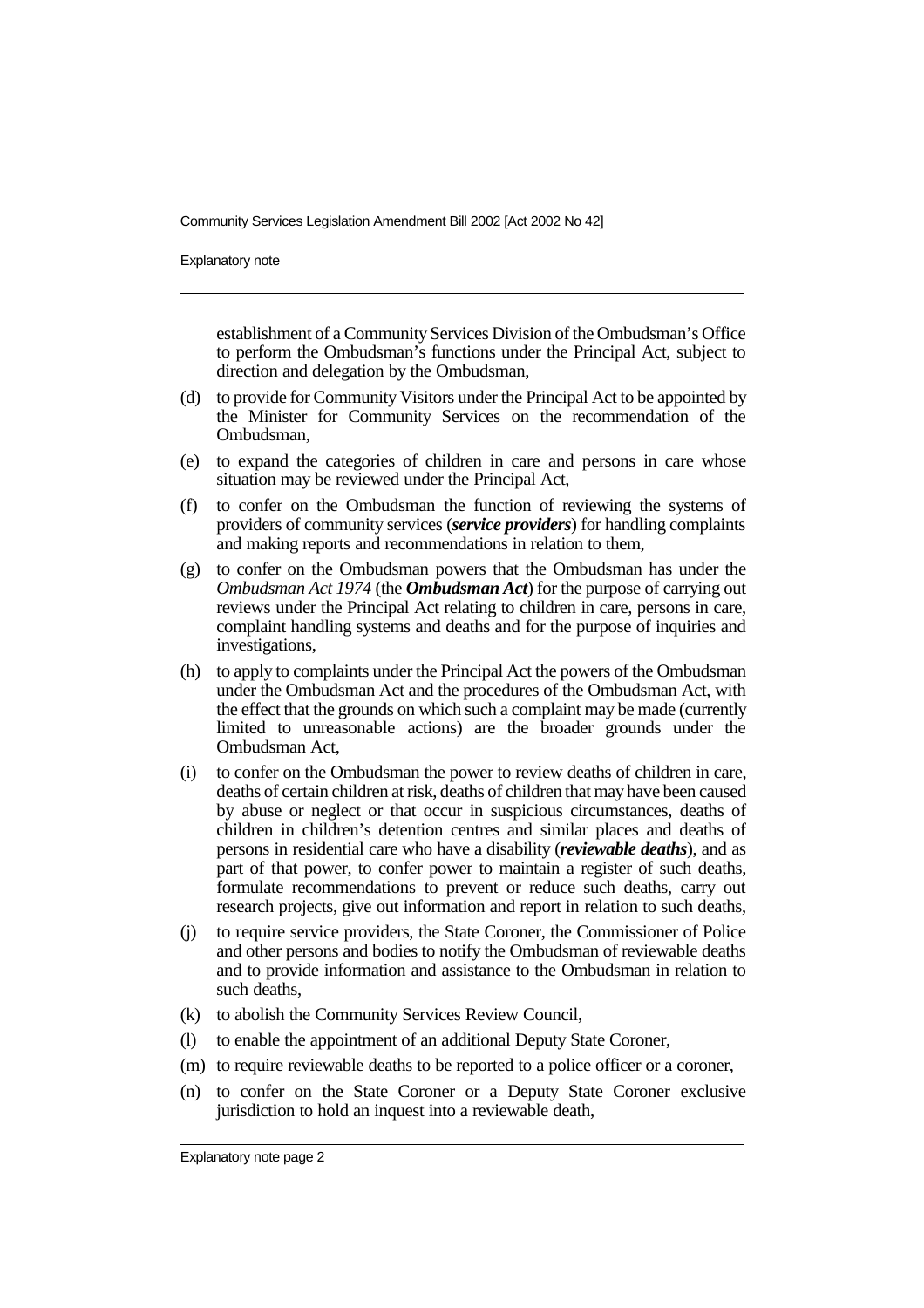Explanatory note

- (o) to require the State Coroner to make a written report to the Ombudsman about a reviewable death after concluding or terminating an inquest into the death of the person concerned and to provide other information to the Ombudsman,
- (p) to enable the Ombudsman (with the approval of the Minister) or a Deputy Ombudsman or Assistant Ombudsman (with the approval of the Ombudsman) to engage in paid duties outside his or her office,
- (q) to enable the Ombudsman to appoint one or more Deputy Ombudsman and to enable the Ombudsman to appoint a deputy for a Deputy Ombudsman or an Assistant Ombudsman,
- (r) to exclude the Children's Guardian from investigating a reviewable death and from exercising functions relating to a dispute that is the subject of a community services complaint within the meaning of the Principal Act,
- (s) to exclude the Child Death Review Team from exercising review functions in relation to reviewable deaths,
- (t) to make consequential and other amendments,
- (u) to insert savings and transitional provisions consequential on the enactment of the proposed Act.

# Outline of provisions

**Clause 1** sets out the name (also called the short title) of the proposed Act.

**Clause 2** provides for the commencement of the proposed Act on a day or days to be appointed by proclamation.

**Clause 3** is a formal provision giving effect to the amendments to the *Community Services (Complaints, Reviews and Monitoring) Act 1993* set out in Schedule 1.

**Clause 4** is a formal provision giving effect to the amendments to the *Coroners Act 1980* set out in Schedule 2.

**Clause 5** is a formal provision giving effect to the amendments to the *Ombudsman Act 1974* set out in Schedule 3.

**Clause 6** is a formal provision giving effect to the amendments to the Acts set out in Schedule 4.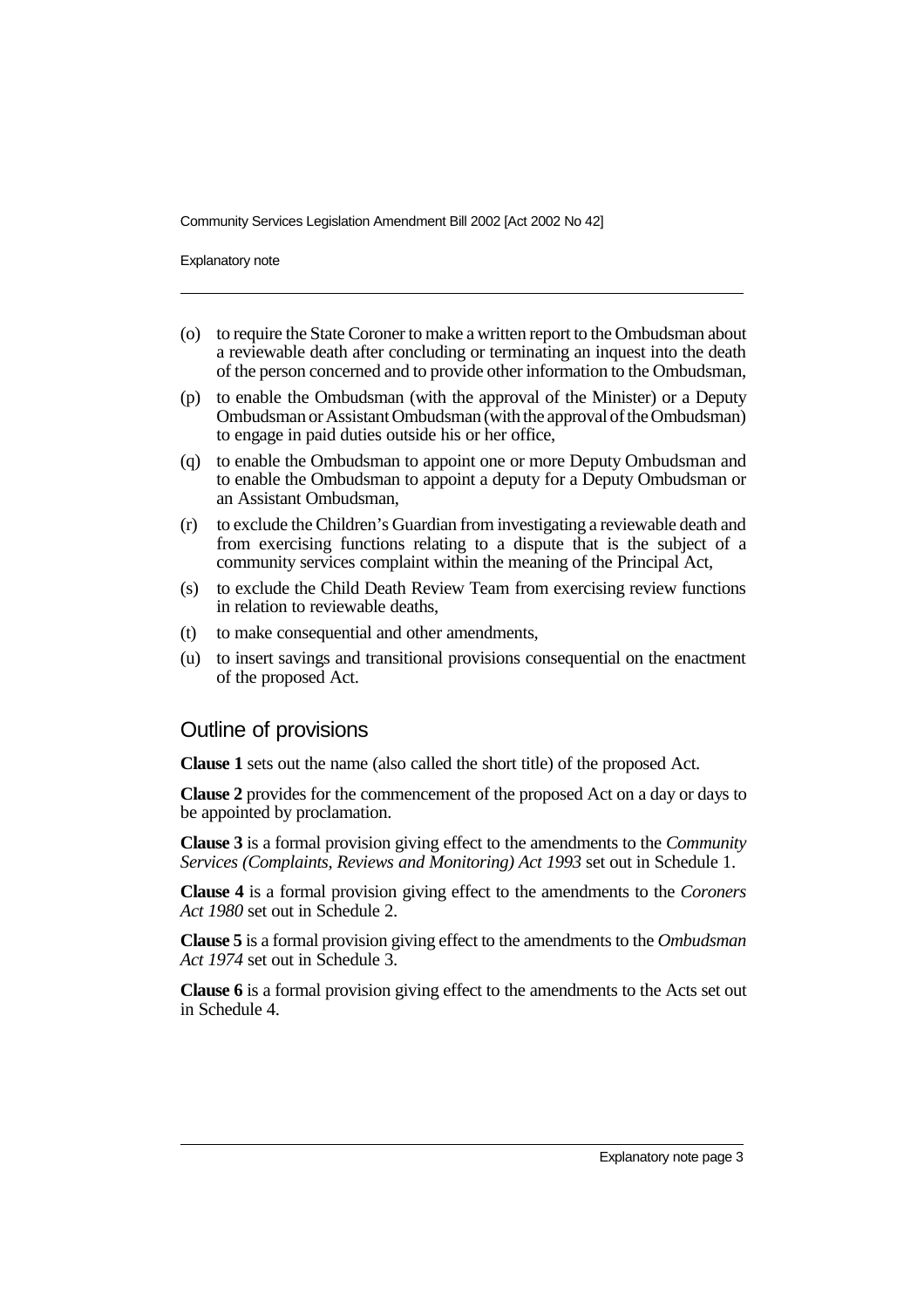Explanatory note

# **Schedule 1 Amendment of Community Services (Complaints, Reviews and Monitoring) Act 1993**

# **Extension of operation of Act to exercise of statutory functions**

Under the Principal Act, complaints and reviews may currently be made or carried out with respect to the provision of services by service providers. Service providers include bodies, and persons, who as service providers exercise statutory functions.

**Schedule 1 [5]** inserts a definition of *service* and *rendering* or *providing* a service to make it clear that the provisions of the Principal Act that extend to the provision of services extend to statutory or other functions and the exercise of such functions.

# **Children in care**

**Schedule 1 [5]** extends the categories of children in care for the purposes of the Principal Act relating to review powers and reviewable death powers. Additional categories include children who are protected persons within the meaning of section 135 of the *Children and Young Persons (Care and Protection) Act 1998*, who are the subject of a sole parental responsibility order under section 149 of that Act and who are otherwise in the care of a service provider.

# **Abolition of Community Services Commission, office of Community Services Commissioner and conferral of functions on Ombudsman**

**Schedule 1 [21]** inserts proposed Part 3. The proposed Part confers the community services functions previously exercised by the Commissioner for Community Services on the Ombudsman, except for functions relating to advocacy which have been replaced (proposed section 11). References to additional functions conferred under the proposed Act have also been included as well as other functions relating to monitoring and reviews and making recommendations.

Proposed section 12 requires the Ombudsman to establish a Community Services Division, as part of the Ombudsman's Office to exercise the Ombudsman's functions under the proposed Act.

Proposed section 13 re-enacts the functions relating to the review of the situation of children and other persons in care and extends them to groups of children or persons in care.

Proposed section 14 confers a new function on the Ombudsman relating to the review of complaints handling systems of service providers, including the power to report and make recommendations.

Explanatory note page 4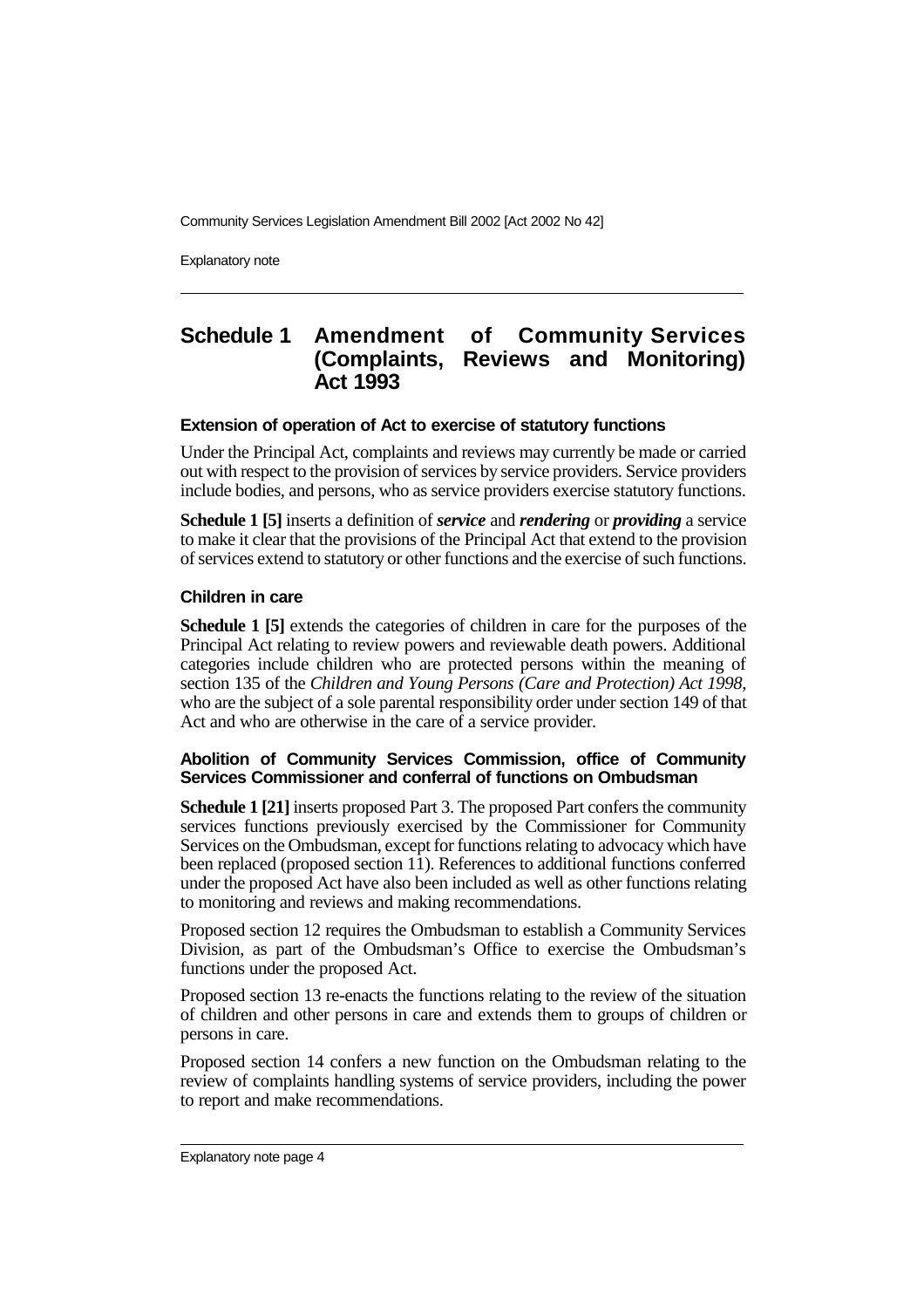Explanatory note

Proposed section 15 enables the Ombudsman to use powers under the Ombudsman Act, relating to the holding of investigations, obtaining information, holding inquiries, entering premises, obtaining expert assistance and consultation. The proposed section also applies certain protections under the Ombudsman Act. The powers have been conferred on the Ombudsman for the purpose of exercising powers to monitor and review the delivery of community services, initiating inquiries into matters affecting service providers and providers of visitable services and carrying out reviews.

Proposed sections 16–19 re-enact powers under the Principal Act relating to powers of entry and obtaining search warrants and a related offence. Proposed section 20 makes it clear that the powers are in addition to the powers of the Ombudsman under the Ombudsman Act, including any powers applied under the Principal Act. The powers are conferred on the Ombudsman for the purpose of exercising powers to monitor and review the delivery of community services, initiating inquiries into matters affecting service providers, carrying out reviews and investigating complaints.

# **Schedule 1 [4]** substitutes the definitions of *Community Services Commissioner* and *Community Services Division*.

**Schedule 1 [23]** re-enacts the provision setting out the right to appeal to the Administrative Decisions Tribunal about certain decisions under community welfare legislation and other decisions related to community services. The new provision omits the current rights to appeal about decisions of the Community Services Commission to investigate a complaint and about other decisions of the Commission. There will be no such right to appeal against decisions of the Ombudsman.

**Schedule 1 [30]** repeals provisions establishing the Community Services Commission and the office of Commissioner for Community Services.

**Schedule 1 [1], [18], [19], [24], [27], [32], [35], [37], [38] and [40]–[45]** make consequential amendments.

### **Community Visitors**

**Schedule 1 [13]** provides for Community Visitors to be appointed by the Minister for Community Services on the recommendation of the Ombudsman (currently they are appointed by the Minister after consultation with the Community Services Review Council).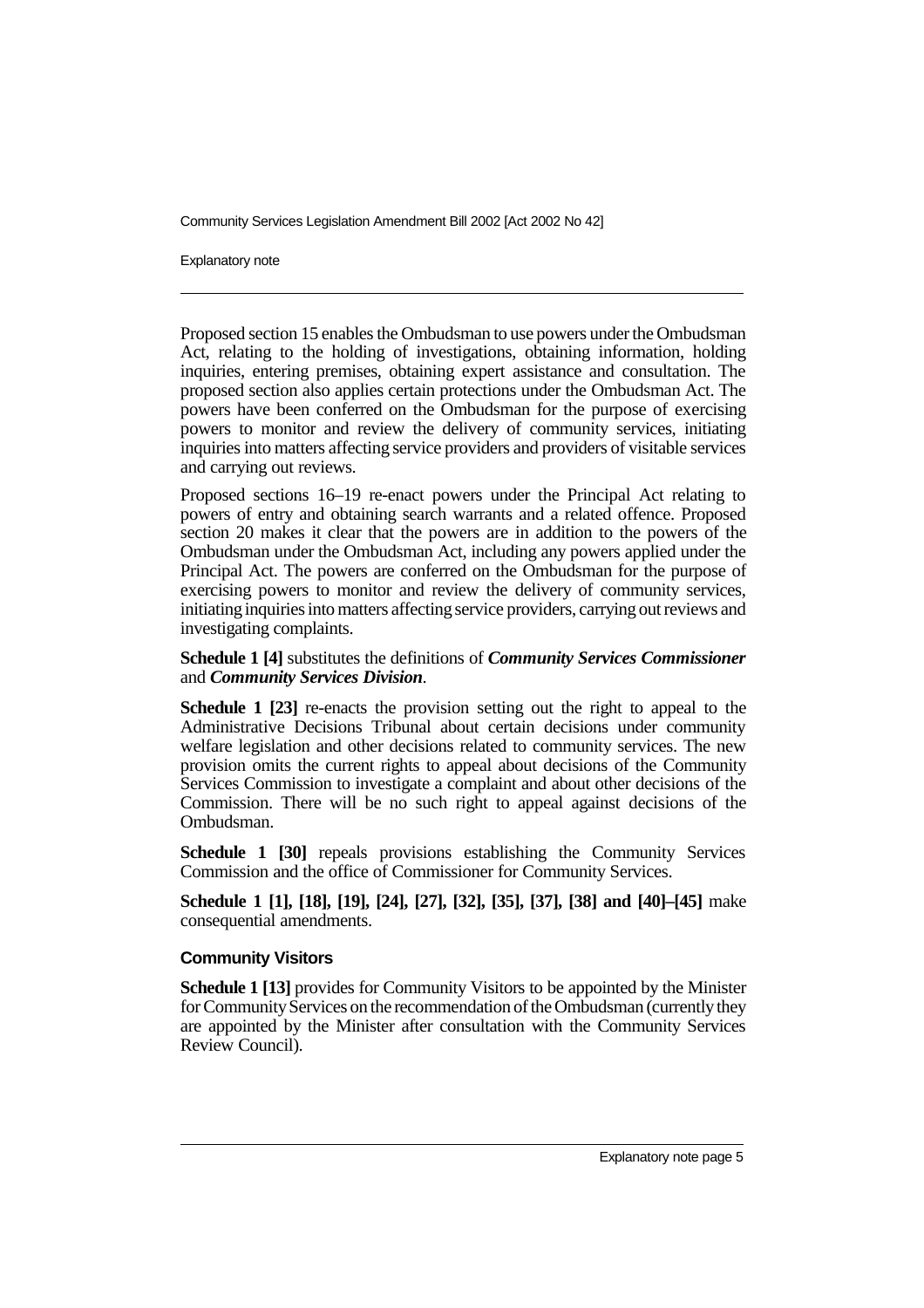Explanatory note

**Schedule 1 [14]** enables the Minister, on the recommendation of the Ombudsman, to remove a Community Visitor from office on the ground of misbehaviour, incompetence or incapacity. A person may not be removed from office because the person is suffering from a disability or a temporary disability (other than mental incapacity) unless the person is incapable of performing his or her duties.

**Schedule 1 [17]** enables the Ombudsman to investigate matters raised in advice or reports given by community visitors. Any such matter will be treated as a complaint. The amendment also includes residential centres for handicapped persons as services that may be visited by community visitors.

#### **Complaints**

**Schedule 1 [22]** inserts proposed Part 4 relating to complaints.

Proposed section 21 defines *community services complaint*, so that it includes complaints about the conduct of service providers under the Ombudsman Act and complaints under the Principal Act.

Proposed section 22 enables a person to make a complaint to the Ombudsman about conduct of a service provider (or an employee of, or a person who acts for or on behalf of, a service provider) with respect to the provision, failure to provide, withdrawal, variation or administration of a community service in respect of a particular person or group of persons. This right does not affect any right to complain under the Ombudsman Act.

Proposed section 23 sets out the persons who may make a community services complaint.

Proposed section 24 applies the Ombudsman Act to a complaint made under the Principal Act about the conduct of a service provider, and to the conduct of a service provider, in the same way that it applies to a complaint made under the Ombudsman Act and to the conduct of a public authority. This will have the effect of applying the procedures and functions of the Ombudsman under the Ombudsman Act (including those relating to investigation, reporting and furnishing of information) to complaints made under the Principal Act. The proposed section also applies the power to investigate a matter about which a complaint could be made. The grounds for dealing with a complaint, and the grounds on which a complaint can be made, will be those in the Ombudsman Act.

Proposed section 25 re-enacts the power to refer a complaint to another person or body and retains the existing power to refer a complaint to the service provider concerned for resolution.

Proposed section 26 re-enacts the existing provisions relating to withdrawal of complaints.

Explanatory note page 6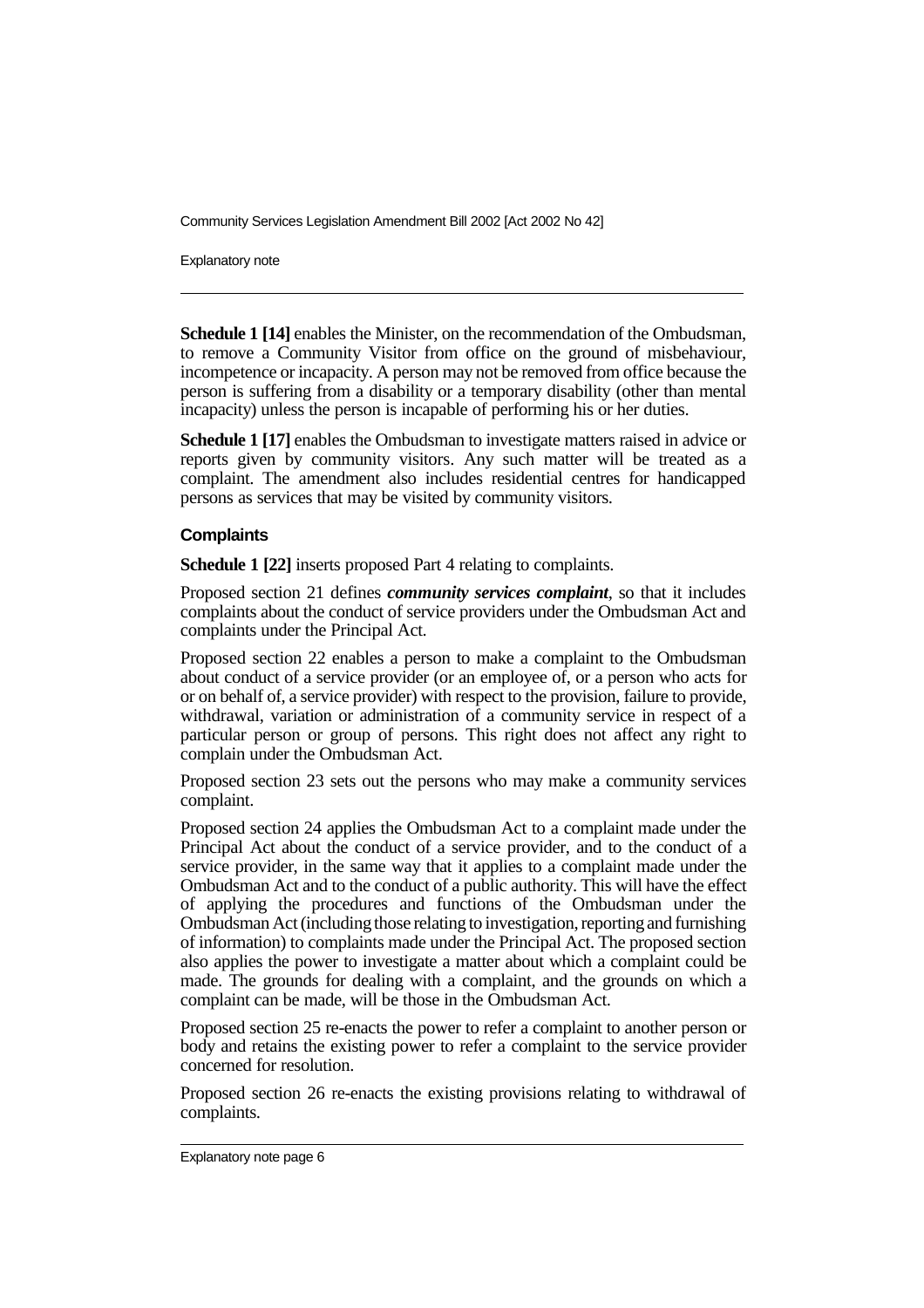Explanatory note

Proposed section 27 re-enacts existing grounds on which a complaint may be made relating to public safety and public interest and significant questions about the care of a person by a service provider. These grounds are in addition to those under the Ombudsman Act.

#### **Reviewable deaths**

The Child Death Review Team, established under legislation relating to the care and protection of children, currently exercises review, research and recommendation powers relating to deaths of children in care and other child deaths. Deaths of persons in care who have a disability are reviewed by a body established administratively. The proposed Act confers on the Ombudsman under the Principal Act review and related functions relating to reviewable deaths and removes functions relating to reviews from the Child Death Review Team insofar as they relate to reviewable deaths. It also confers on the State Coroner jurisdiction to hold an inquest into such deaths and requires deaths to be notified (see Schedule 2).

**Schedule 1 [30]**inserts proposed Part 6 which sets out the Ombudsman's functions relating to reviewable deaths.

Proposed section 35 applies the proposed Part to the deaths of children in care, deaths of children about whom (or about whose siblings) notifications have been made within the 2 year period before death, children whose deaths are or may be due to abuse or neglect or that occur in suspicious circumstances, deaths of children in detention centres, correctional centres and lock-ups, deaths of persons who are in residential care provided by a service provider and authorised or funded under the *Disability Services Act 1993*, deaths of persons in residential centres for handicapped persons and deaths of persons who are in a target group within the meaning of the *Disability Services Act 1993* who receive assistance (of a kind prescribed by the regulations) to live independently in the community.

Proposed section 36 confers on the Ombudsman the functions of monitoring and reviewing reviewable deaths, formulating recommendations to prevent or reduce deaths, establishing a register of reviewable deaths and undertaking research.

Proposed section 37 requires the Registrar of Births, Deaths and Marriages, the Director-General of the Department of Ageing, Disability and Home Care and the State Coroner to notify the Ombudsman if notified of certain deaths.

Proposed section 38 imposes a duty on service providers, relevant Ministers for service providers and other persons, including the State Coroner and the Commissioner for Children and Young People, to provide the Ombudsman with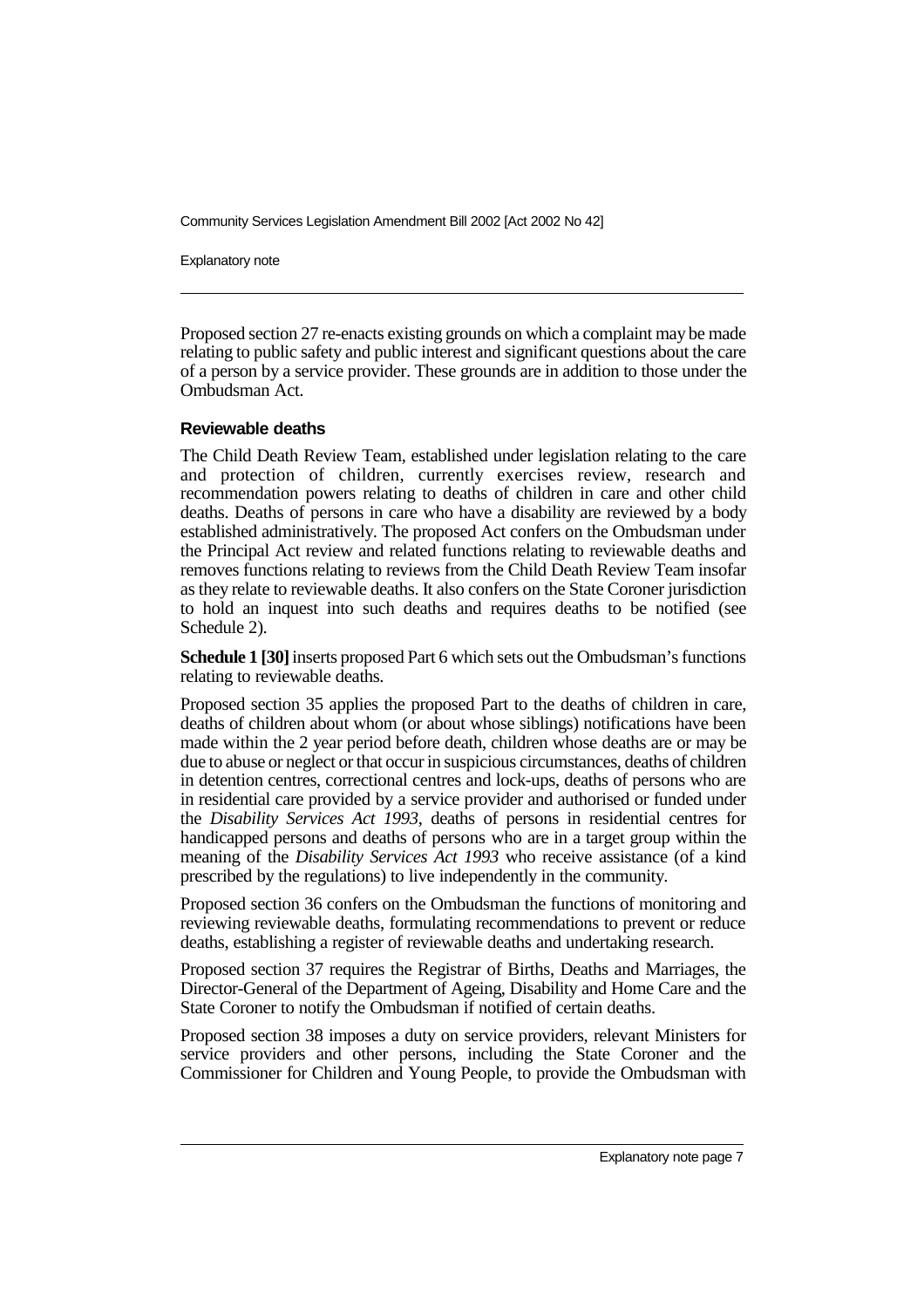Explanatory note

access to records relating to reviewable deaths and copies of such records. The duty extends to records that the person or body concerned may require other persons to produce.

Proposed section 39 enables the Ombudsman to provide information obtained under the proposed Part to certain persons.

Proposed section 40 protects persons who provide information under the proposed Part.

Proposed section 41 enables the Ombudsman to establish advisory committees for the purpose of assisting the Ombudsman in the exercise of functions under the proposed Part.

Proposed section 42 enables the Ombudsman to use powers under the Ombudsman Act, relating to the holding of investigations, obtaining information, holding inquiries, entering premises, obtaining expert assistance and consultation for the purpose of exercising powers under the proposed Part. The proposed section also applies certain protections under the Ombudsman Act but removes protections relating to legal professional privilege that would otherwise apply.

Proposed section 43 requires the Ombudsman to report annually on the Ombudsman's work and activities under the proposed Part. The report (without limiting other matters that may be included) must include a report about data collected about reviewable deaths, recommendations made and information about the implementation of previous recommendations.The Ombudsman mayalso make a report to service providers or other appropriate persons or bodies.

#### **Community Services Review Council**

**Schedule 1 [31]** repeals provisions establishing the Community Services Review Council.

#### **Other amendments**

**Schedule 1 [2]** omits an unnecessary word.

**Schedule 1 [3]** expands the objects of the Principal Act to include facilitating awareness of the objects, principles and provisions of community welfare legislation and providing for independent monitoring of community services and programs.

**Schedule 1 [6]** updates a definition.

**Schedule 1 [7]** omits unnecessary definitions.

**Schedule 1 [8]** includes certain licensed organisations as service providers.

Explanatory note page 8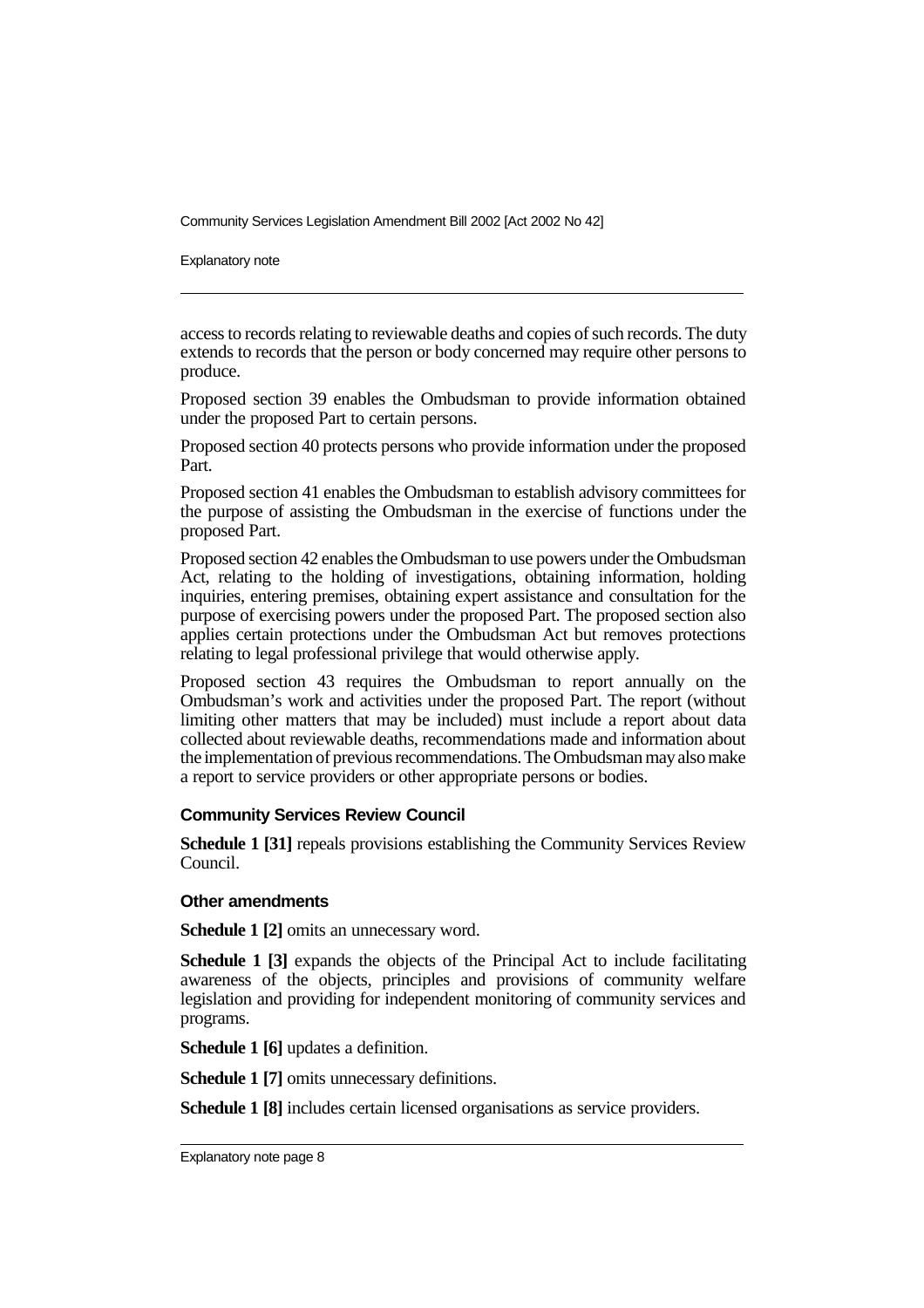Explanatory note

**Schedule 1 [9]** makes an authorised carer or designated agency within the meaning of the *Children and Young Persons (Care and Protection) Act 1998*, and a proprietor or an occupier of premises used as a residential centre for handicapped persons, service providers for the purposes of the Principal Act.

**Schedule 1 [10]** makes it clear that notes included in the Principal Act do not form part of that Act.

**Schedule 1 [11]** excludes the Ombudsman from the requirement to determine issues, or make recommendations under the Principal Act, that do not conflict with resources appropriated by Parliament for community services, the allocation of resources by Government agencies in accordance with Government policy or Government policy.

**Schedule 1 [12] and [20]** omit unnecessary references to a Minister's title.

**Schedule 1 [15], [16], [25] and [26]** make amendments consequential on the insertion of the definition of *relevant Minister* by **Schedule 1 [5]**.

**Schedule 1 [28], [33] and [34]** update references.

**Schedule 1 [29], [46], [47] and [49]** renumber provisions.

**Schedule 1 [36]** excludes an authorised carer within the meaning of the *Children and Young Persons (Care and Protection) Act 1998* from the categories of decision makers who must record reasons for decisions and provide written reasons for decisions.

**Schedule 1 [39]** extends the protection of a complainant against retribution to the situation where a person takes action against another person because another person has made a complaint, proposes to bring or brings proceedings before the Administrative Decisions Tribunal or provided or proposed to provide information.

**Schedule 1 [48]** confers on the Joint Committee on the Office of the Ombudsman and the Police Integrity Commission power to review the operation of the Principal Act 5 years after the date of assent to the proposed Act.

**Schedule 1 [50] and [51]** insert savings and transitional provisions. The provisions enable regulations to be made and make provision with respect to the former Community Services Commission, its staff, the former Commissioner for Community Services and other matters.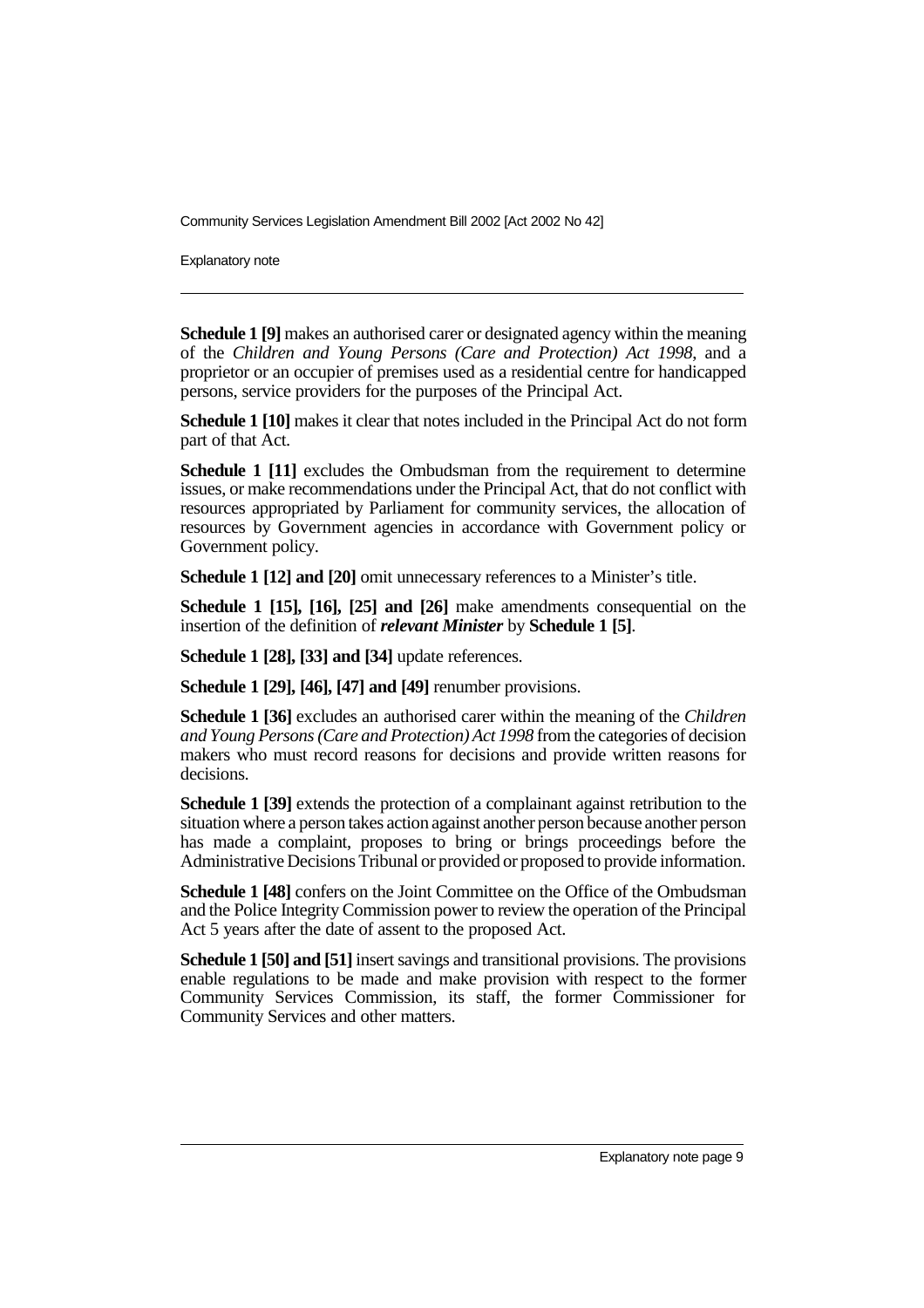Explanatory note

# **Schedule 2 Amendment of Coroners Act 1980**

# **Additional Deputy State Coroner**

**Schedule 2** [1] enables an additional Deputy State Coroner to be appointed.

### **Reviewable deaths**

**Schedule 2 [2]** requires the death of certain persons to be reported to the coroner or a police officer. The category of deaths concerned is the same as reviewable deaths under the Principal Act (that is, deaths of children in care, deaths of children about whom (or about whose siblings) notifications have been made within a 2 year period before death, deaths of children that are or may be due to abuse or neglect or that occur in suspicious circumstances, deaths of persons who are in residential care provided by a service provider and authorised or funded under the *Disability Services Act 1993*, deaths of persons in residential centres for handicapped persons and deaths of persons who are in a target group within the meaning of the *Disability Services Act 1993* who receive assistance (of a kind prescribed by the regulations) to live independently in the community). A police officer to whom such a death is reported must report the death to a coroner or assistant coroner as soon as possible.

**Schedule 2 [3]** requires the State Coroner to provide to the Ombudsman all relevant information about a death that has been reported to the coroner and that appears to the State Coroner to involve a death of a kind in respect of which the State Coroner or Deputy State Coroner has exclusive jurisdiction to hold an inquest under proposed section 13AB (which relates to reviewable deaths). The information must be provided at the end of the inquest or if an inquest is not held.

**Schedule 2 [5]** prohibits a medical practitioner from giving a death certificate for a person if of the opinion that the circumstances were such that it is a reviewable death in respect of which the State Coroner or a Deputy State Coroner has exclusive jurisdiction to hold an inquest. **Schedule 2 [4], [6] and [7]** make consequential amendments.

**Schedule 2 [8]**inserts proposed section 13AB. The proposed section confers on the State Coroner or a Deputy State Coroner jurisdiction to hold an inquest into the death or suspected death of a person if it appears to the coroner that the person was, or that there is reasonable cause to suspect the person was, a specified person. The kinds of persons specified are the kinds of persons whose deaths are reviewable deaths under the Principal Act. **Schedule 2 [9]** makes a consequential amendment.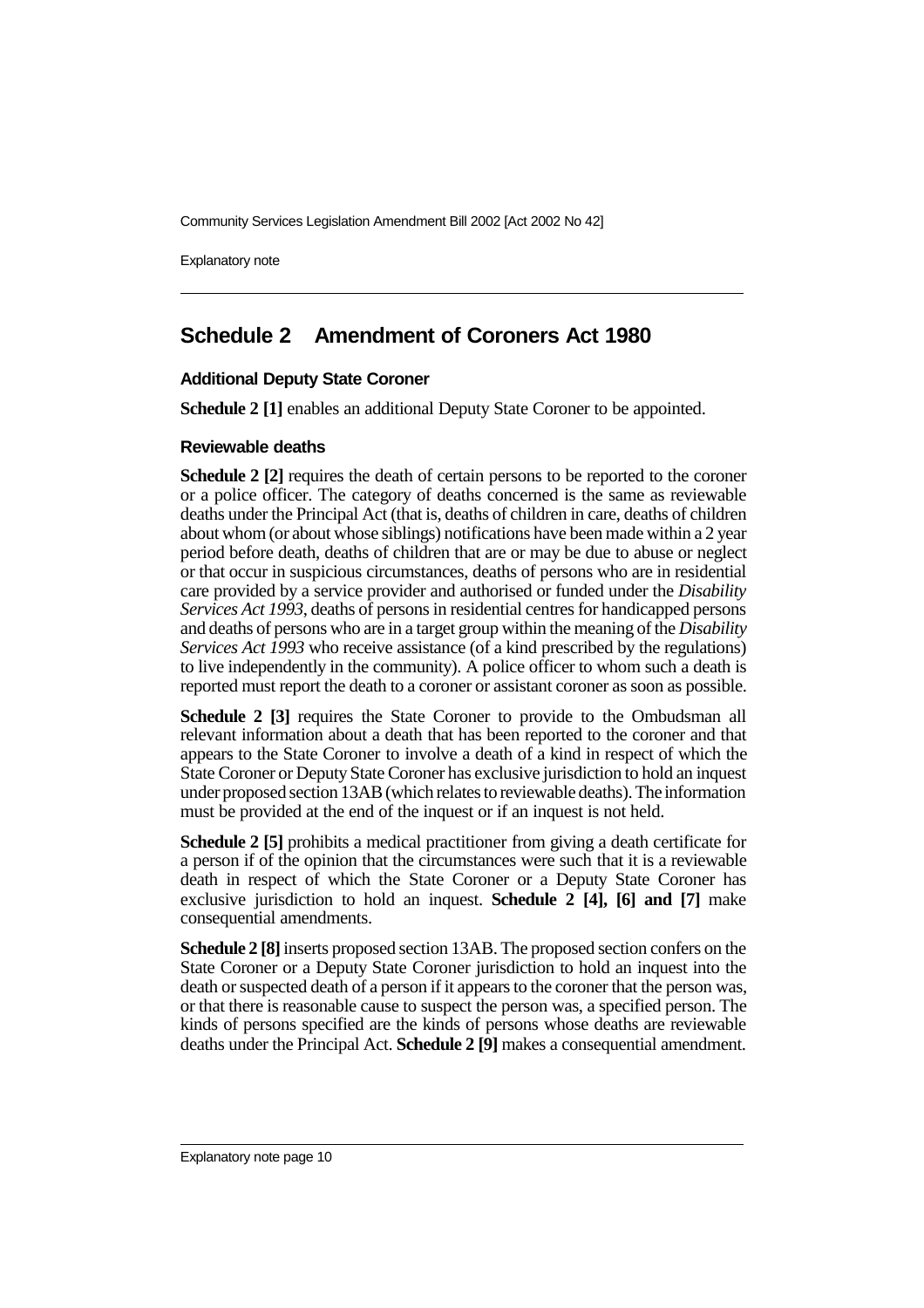Explanatory note

# **Savings and transitional provisions**

**Schedule 2 [10] and [11]** insert savings and transitional provisions. The provisions enable regulations to be made and make provision with respect to the application of provisions inserted by the proposed Act.

# **Schedule 3 Amendment of Ombudsman Act 1974**

# **Outside employment**

**Schedule 3 [1] and [4]** enable the Ombudsman (with the approval of the Minister) or a Deputy Ombudsman or an Assistant Ombudsman (with the approval of the Ombudsman) to engage in paid duties outside his or her office. Currently, the office of the Ombudsman, Deputy Ombudsman or Assistant Ombudsman is automatically vacated if such employment is engaged in.

# **Additional appointments**

**Schedule 3 [2]** enables the Ombudsman to appoint more than one Deputy Ombudsman and requires the Ombudsman to appoint a Deputy Ombudsman as the Community Services Commissioner for the purposes of the Principal Act. **Schedule 3 [3], [5], [7], [13] and [14]** make consequential amendments.

**Schedule 3 [6]** enables the Ombudsman to appoint a person to act in the absence of a Deputy Ombudsman or Assistant Ombudsman.

### **Other amendments**

**Schedule 3 [8]** extends the Ombudsman's power to obtain expert assistance in relation to all of the functions of the Ombudsman, rather than functions under the Ombudsman Act.

**Schedule 3 [9] and 3 [10]** apply the provisions of the Ombudsman Act enabling an appeal to the Supreme Court to determine whether the Ombudsman has jurisdiction to conduct an investigation or proposed investigation to functions exercised under any other Act. The amendments also set out persons who may make an application in the case of a community services complaint.

**Schedule 3 [11]** enables the Ombudsman to refer a legal question arising out of a decision of a service provider or a provider of a visitable service that the Ombudsman is investigating to the Administrative Decisions Tribunal.